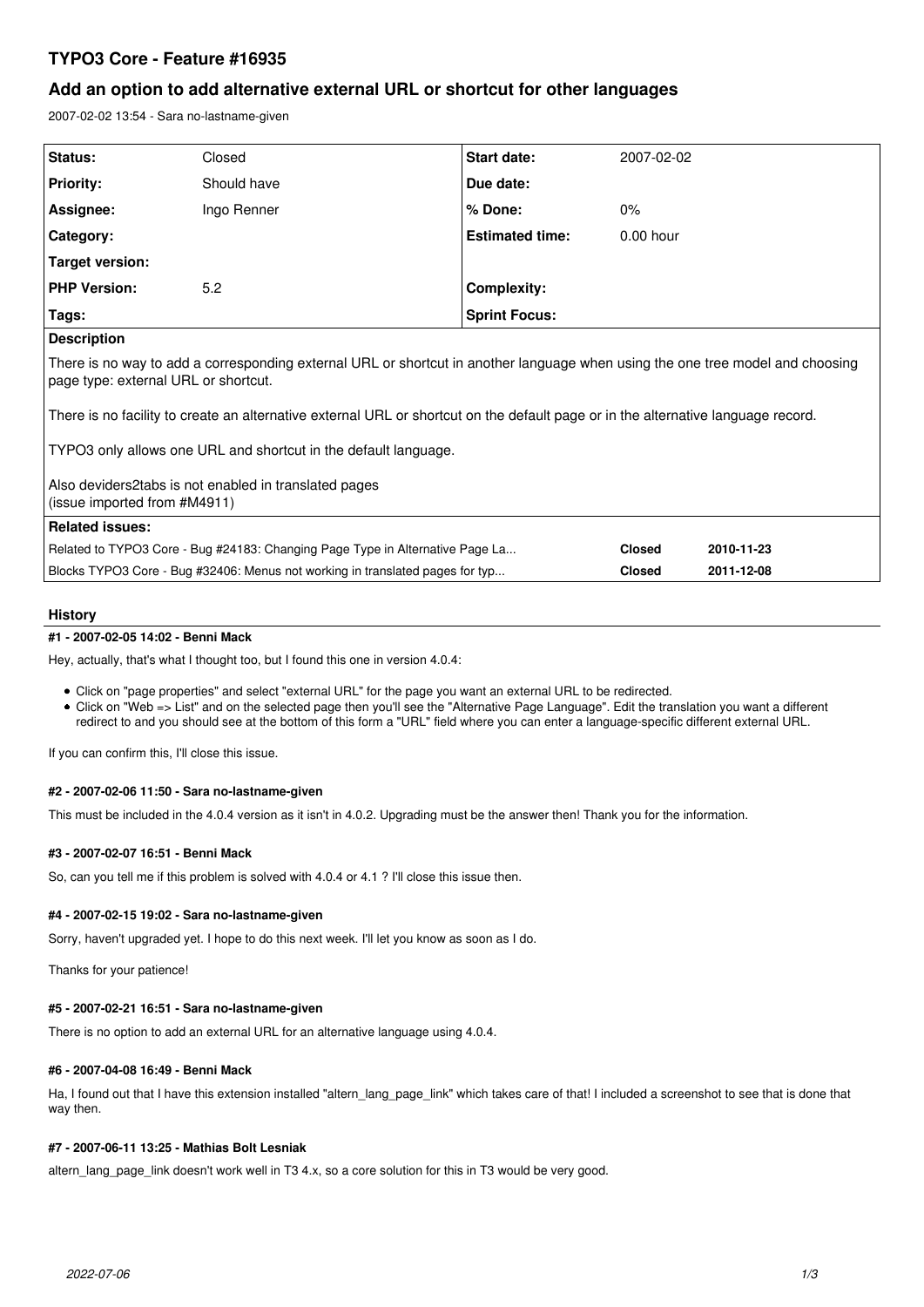### **#8 - 2007-07-18 13:54 - Sara no-lastname-given**

Its breaks my php-based menu extension so is unusable for me.

#### **#9 - 2007-07-18 13:56 - Benni Mack**

Can you specifiy how it "breaks" other extensions (which extensions) ?

#### **#10 - 2007-07-18 14:06 - Sara no-lastname-given**

I have a custom written php based extension to create a horizontal pull-down menu.

When I load the altern\_lang\_page\_link extension my menu complete disappears.

I cannot post the code for the custom extension publicly as it is the IP of the company I work for but I am willing to send it to an individual if it will help solve this issue.

#### **#11 - 2007-07-18 14:10 - Benni Mack**

hey.

just shoot me an email about the custom problem (mack -- at -- xnos -- dot -- o.r.g). But of course we need a long-term solution for this. maybe we can integrate the functionality of this extension in Core for 4.2 or 4.3 since it's clearly a missing feature!

#### **#12 - 2007-11-19 23:06 - Benni Mack**

I just wrote a patch that does exactly the same as the extension [http://typo3.org/extensions/repository/view/altern\\_lang\\_page\\_link/1.0.1/](http://typo3.org/extensions/repository/view/altern_lang_page_link/1.0.1/)

This patch is still untested though.

#### **#13 - 2008-01-28 18:02 - Mathias Uhl**

it isnt fixed jet ...

#### **#14 - 2008-01-28 18:04 - Benni Mack**

what do you mean? Is the patch not working for you? Could you please be more descriptive? Thanks!

#### **#15 - 2008-02-07 17:17 - Mathias Uhl**

the fix work with an external link but internal pagelinks are not possible right ?

#### **#16 - 2008-02-10 23:21 - Ingo Renner**

set to feature and removed from roadmap for 4.2 as it seems that a solution in form of an extension exists. nevertheless it should be considered to add this to the core.

## **#17 - 2008-02-12 10:38 - Benni Mack**

Yep, Masi suggested on the list to finally solve a complete bug with the langauges as well:

It's the same for all other fields :-( page language overlay should

inherit the type from it's parent record.

Is this possible somehow with some TCA magic? Meaning when loading the page\_language\_overlay in the TCEforms to automatically get some parent data to be used in the overlay as well (at least for displaying / using, not changing)

In theory yes, but it's simply not implemented.

There is the TCA-ctrl property transOrigPointerTable, which is used by page\_language\_overlay. And in t3lib\_TCEforms->registerDefaultLanguageData() the original page record is loaded into \$t3lib\_TCEforms->defaultLanguageData.

Maybe getRTypeNum() can be changed as such that it tests for TCA[<table>][ctrl]transOrigPointerTable and if set uses the TCA of that table to determine the type (using of course